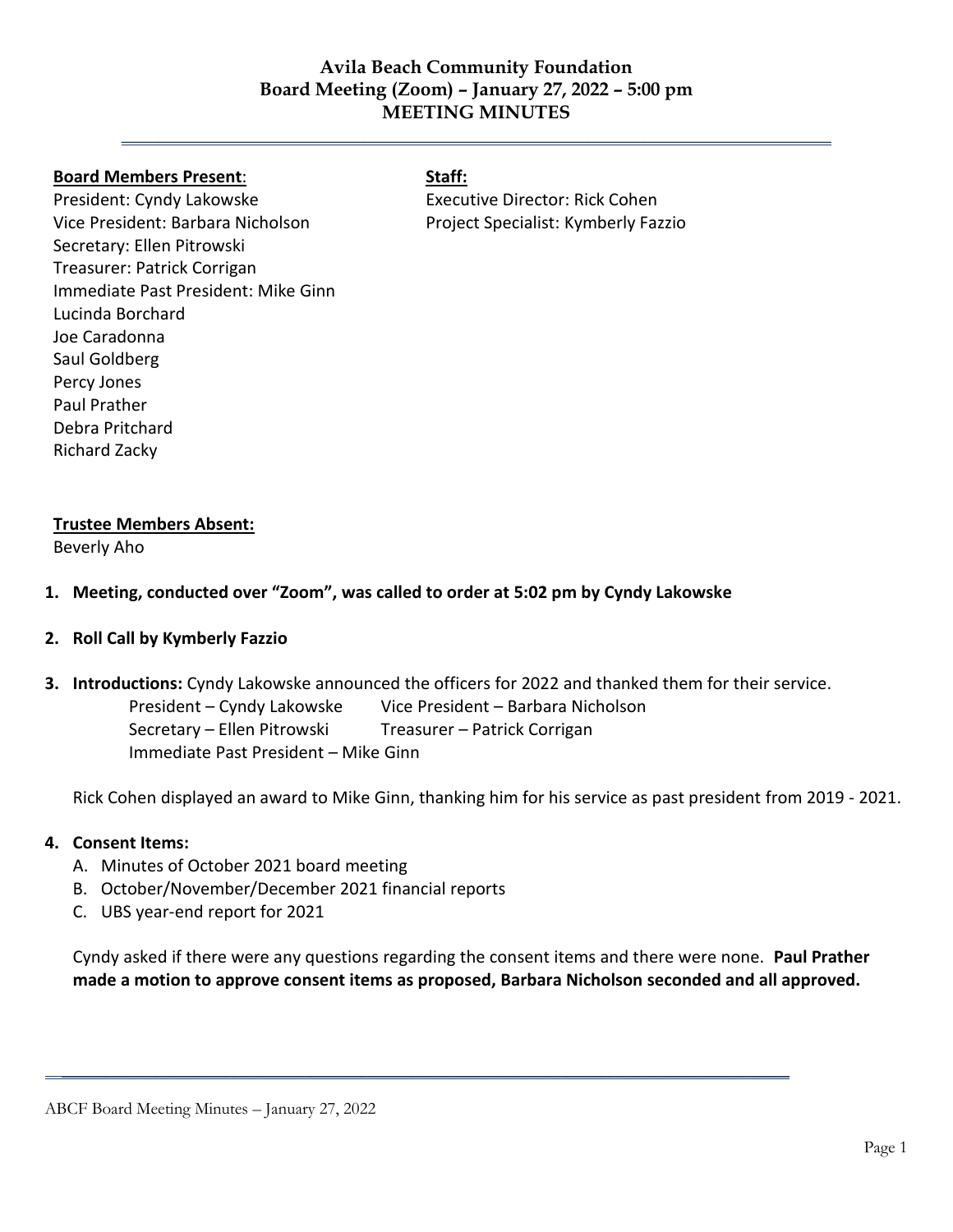**\_\_\_\_\_\_\_\_\_\_\_\_\_\_\_\_\_\_\_\_\_\_\_\_\_\_\_\_\_\_\_\_\_\_\_\_\_\_\_\_\_\_\_\_\_\_\_\_\_\_\_\_\_\_\_\_\_\_\_\_\_\_\_\_\_\_\_\_\_\_\_\_\_\_\_\_**

# **5. Activities and Projects Updates:**

- **a. Meet the Grantees social** Rick Cohen reminded that this event would be held as there has been quite a bit of turnover in leadership within various organizations that we support and it would be nice to meet the new leaders. The event is still on hold due to the pandemic and we will likely be able to move forward when the County opens back up to public events.
- **b. Avila Mobile History event** Rick Cohen reported that this idea was introduced prior to the pandemic. This is an event where we would invite local organizations and individuals that have collector items in relation to the history of Avila. The concept will be further developed once the Social/Events Committee meets. It is also on hold due to the pandemic, and we will likely move forward when the County eases restrictions on public events.
- **c. Social Media Followers**  Kymberly Fazzio reported on subscribers for our monthly e-newsletter and total Facebook fans.
	- Currently 367 e-newsletter subscribers down 5 subscribers from last quarter.
	- E-newsletter open rate for the last 12 months is 52%. Industry average is 27%
	- Facebook fans currently at 1,496 with a loss of 8 fans in the last quarter.
- **d. PathPoint seasonal beach clean-up project for 2022**  Rick Cohen asked if the Board would like to continue participation in this activity. We have \$2,000 coming from County Supervisor Ortiz-Legg, verbal interest by Chevron for \$5,000. PG&E is several months away from their grant request process. The \$7,000 would leave us with a gap of approximately \$4,000, which would be reduced if PG&E provides some funding. Rick asked the board whether it prefers to have us fund as we have been, or perhaps move this project into our regular grant-making program. It was determined that we fund through the Trustee Fund this year. Rick will contact PathPoint to ask for a contractor agreement.
- **e. Determine use of \$5,000 from The Rossi Family Foundation for our Community Impact Fund Initiative** – Rick reviewed the initial three options summary discussed at our last board meeting. Paul Prather noted he liked the Matching Funds option, and several other Trustees agreed. Rick mentioned that County Parks and Recreation is already working on a project to clean up and maintain the Cave Landing area, which includes placing trash receptacles and refuse removal. Thus, our involvement does not appear to be essential. Barbara Nicholson stated that she would like to see the one-time funds be used for something different than what we presently support. She also asked if this would be open to others beyond the agencies we already support. Rick answered that the opportunity will be offered to those agencies and others. Several ideas were suggested and talked about including:
	- o Repair of the rusty and cordoned off beach staircase. Rick reported that this has been discussed at AVAC meetings, but the Harbor Commission has received quotes to do so too expensive (in the neighborhood of \$80,000), and of low priority compared to other needs
	- $\circ$  Richard Zacky mentioned a possible sand sculpture building competition. Lucinda stated that Cayucos does this annually. Paul Prather suggested partnering with Flying Flags, the new camping resort in Avila.
	- $\circ$  Percy Jones mentioned putting up a "lighted" Christmas tree or lighting up the pier during the holidays as it is such a dark area. This could be a draw for businesses and the community. Paul

 $\overline{\phantom{a}}$  ,  $\overline{\phantom{a}}$  ,  $\overline{\phantom{a}}$  ,  $\overline{\phantom{a}}$  ,  $\overline{\phantom{a}}$  ,  $\overline{\phantom{a}}$  ,  $\overline{\phantom{a}}$  ,  $\overline{\phantom{a}}$  ,  $\overline{\phantom{a}}$  ,  $\overline{\phantom{a}}$  ,  $\overline{\phantom{a}}$  ,  $\overline{\phantom{a}}$  ,  $\overline{\phantom{a}}$  ,  $\overline{\phantom{a}}$  ,  $\overline{\phantom{a}}$  ,  $\overline{\phantom{a}}$